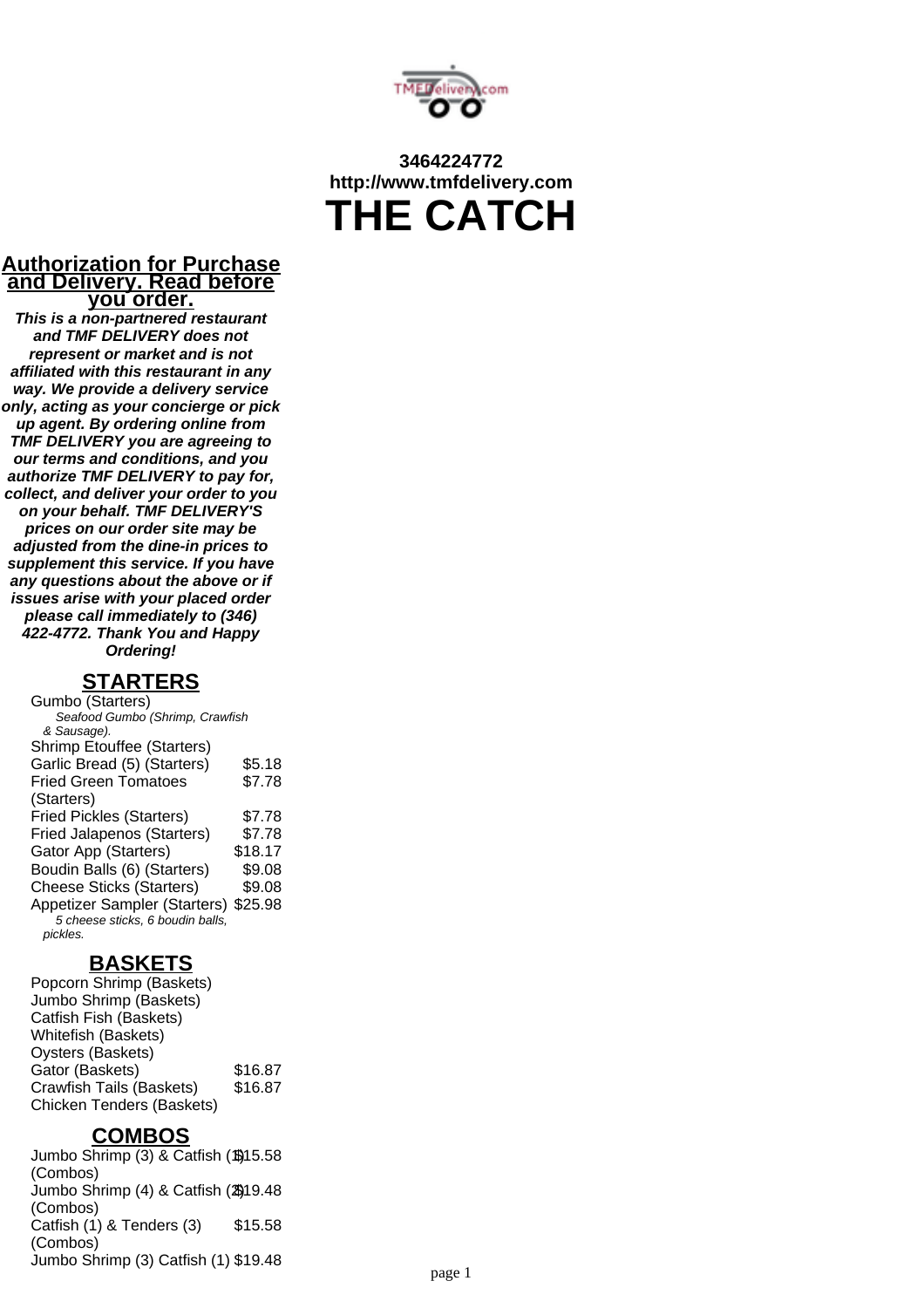Tenders (2) (Combos) Catfish (1) & Crawfish (Combos) \$19.48 Catfish (1) & Gator (Combos)\$19.48 Captains Combo (Combos) \$24.67 2 Catch Fried Fish, 4 Jumbo Shrimp and 4 Boudin Balls with fries and 3 hush puppies. First Mate's Plate (Combos) \$16.87

1 Catfish, 2 Jumbo Shrimp and 2 Boudin Balls.

Admirals Platter (Combos) \$37.66 2 Catch Fried Fish, 1 Whitefish, 2 Oysters, 4 Jumbo Shrimp, Crawfish Tails with fries and 4 hush puppies.

#### **BOILED**

Boiled Shrimp (Boiled) Snow Crab (Boiled) 1/2 lb. Snow Crab & 1/2 lb. Shrimp (Boiled) \$42.85 1/2 lb. Snow Crab, 1/2 lb. Shrimp, Sausage, Corn & Potatoes (Boiled) \$48.05

# **PO BOYS & TACOS**

Catfish (Po Boys & Tacos) \$14.28 Whitefish (Po Boys & Tacos) \$14.28 Shrimp (Po Boys & Tacos) \$15.58 Tenders (Po Boys & Tacos) \$14.28 Crawfish Tails (Po Boys & Tacos) \$18.17 Oysters (Po Boys & Tacos) \$19.48

### **HOUSE FAVORITES**

Grilled Jumbo Shrimp (House \$19.48 Favorites) Grilled Catch Fish (House Favorites) \$19.48 The Cajun Special (House Favorites) \$19.48 2 Catch Fried Fish served over a Bed of Red Beans & Rice, Grilled Sausage, Garlic Bread and 2 Hush Puppies.

#### **SIDES**

Catch Fries (Sides) Red Beans & Rice (Sides) Cole Slaw (Sides) Green Beans (Sides) Corn & Potatoes (Sides) (6) Hush Puppies (Sides) \$3.89

# **SALADS**

House Salad (Salads) \$7.78 Chicken Tender Salad (Salad§)12.97 Blackened or crispy. Shrimp Salad (Salads) \$13.63 Blackened or crispy. Side Salad (Salads) \$5.18

#### **KIDS MEAL**

Kids Chicken Tenders (Kids Meal) \$9.08 Kids Catfish (Kids Meal) \$9.08 Kids Whitefish (Kids Meal) \$9.08 Kids Popcorn Shrimp (Kids Meal) \$9.08

#### **DESSERTS**

O.M.G. Beignets (Desserts) Key Lime Pie (Desserts) \$7.78 Banana Pudding (Desserts) \$7.78